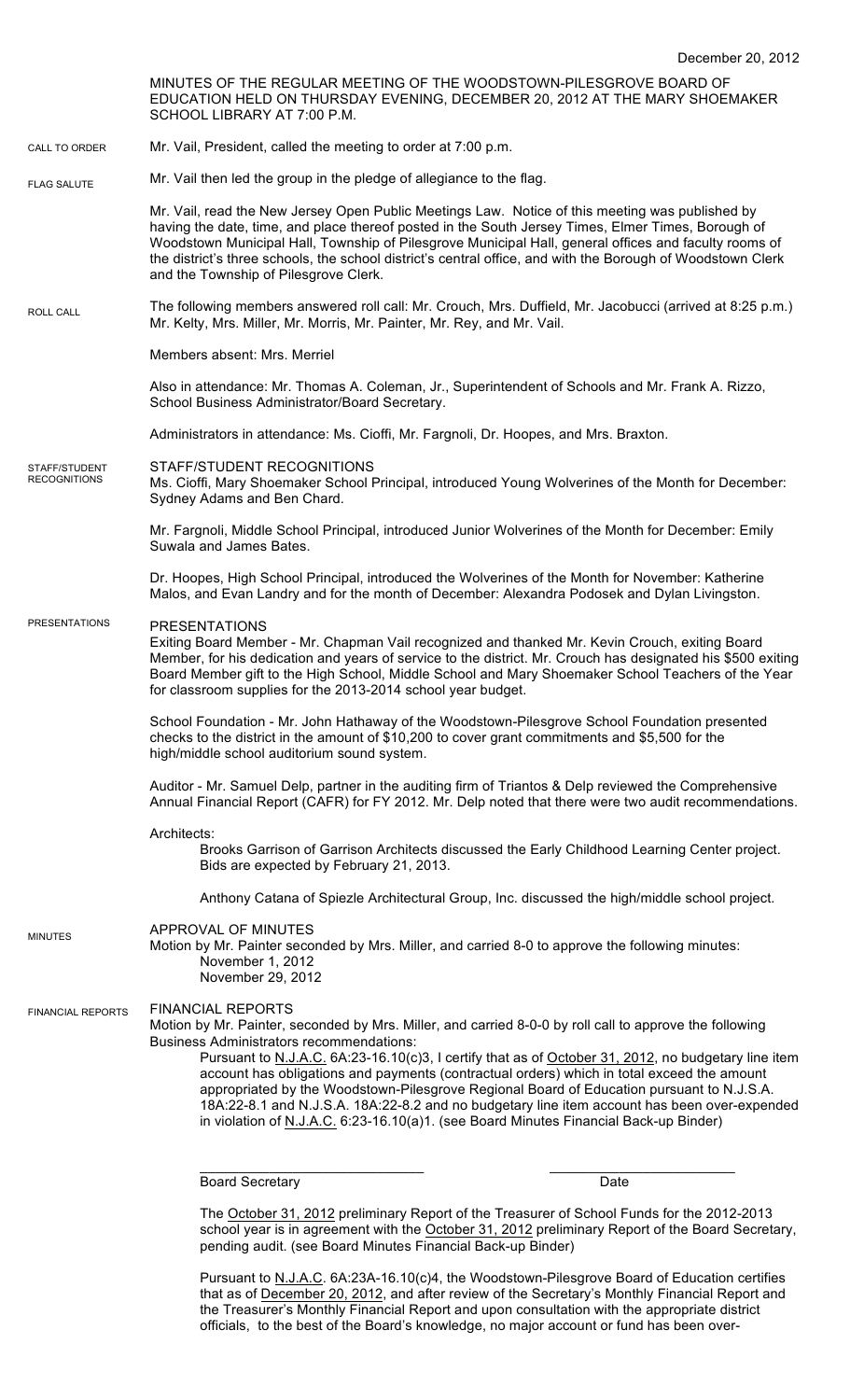expended in violation of N.J.A.C. 6A:23A-16.10(a)1 and that sufficient funds are available to meet the district's financial obligations for the remainder of the fiscal year.

Roll Call: ayes: (8) Mr. Crouch, Mrs. Duffield, Mr. Kelty, Mrs. Miller, Mr. Morris, Mr. Painter, Mr. Rey, and Mr. Vail; nays: (0); abstentions: (0)

Motion by Mrs. Miller, seconded by Mr. Kelty, and carried 8-0 to approve the transfer of funds as previously approved by the Superintendent pursuant to 18A:22-8.1 for the month of October 2012. (see Board Minutes Financial Back-up Binder)

Motion by Mr. Kelty, seconded by Mrs. Miller, and carried 8-0-0 by roll call to approve EFT's for October 2012, additional hand check payments for October 2012, and payment list for the month of December 2012. (see Board Minutes Financial Back-up Binder) Roll Call: ayes: (8) Mr. Crouch, Mrs. Duffield, Mr. Kelty, Mrs. Miller, Mr. Morris, Mr. Painter, Mr. Rey, and

Mr. Vail; nays: (0); abstentions: (0)

Motion by Mr. Rey, seconded by Mrs. Miller, and carried 8-0 to approve voiding the following check: Check #52722 dated 10/25/12, payable to Dell, Inc., in the amount of \$1,397.90, issued under P.O. #567-13, due to check lost in the mail. Check will be reissued under check #53004.

Motion by Mr. Rey, seconded by Mrs. Miller, and carried 8-0 to accept the following reports: (see Board Minutes Financial Back-up Binder):

Revised Athletic Account for the month of October 2012 Student Activities Account and Athletic Account for the month of November 2012 Scholarships for the month of November 2012 Odyssey of the Mind for the month of November 2012 Revised Cafeteria report for the month October 2012

Motion by Mr. Kelty, seconded by Mrs. Miller, and carried 7-0 (voting not applicable to sending district representatives) to accept the Woodstown Community School report for the month of November 2012. (see Board Minutes Financial Back-up Binder)

### AUDIENCE PARTICIPATION AUDIENCE PARTICIPATION

Mr. Dave Bonowski, committee member of Pilesgrove Townhip discussed Comcast and offered to share services with the district.

Mr. Jacobucci joined the meeting at 8:25 p.m.

EDUCATIONAL PROGRAMS

COMMITTEE

EDUCATIONAL PROGRAMS COMMITTEE The Board reviewed the December 13, 2012 Educational Programs Committee Report submitted by Committee Chairperson, Mrs. Miller. The following recommendations that were acted upon:

Motion by Mrs. Miller, seconded by Mr. Painter, and carried 9-0-0 by roll call to approve the following: 2013-2014 High School Program of Studies.

Home instruction approvals as follows:

Local ID# 131878/NJSMART# 4367293682 – medical Local ID# 162506/NJSMART# 1748105027 – administrative Local ID# 131461/NJSMART# 3438008257 – medical

High School Harassment, Intimidation and Bullying report dated November 2012. (NOTE: This report was acknowledged at the November meeting, and must now be approved.)

Addendum to the High School Harassment, Intimidation and Bullying report dated November 2012.

High School field trips. (see page \_\_\_)

2013-2014 Tri-County Budget and Ticket Prices.

Roll Call: ayes: (9) Mr. Crouch, Mrs. Duffield, Mr. Jacobucci, Mr. Kelty, Mrs. Miller, Mr. Morris, Mr. Painter, Mr. Rey, and Mr. Vail; nays: (0); abstentions: (0)

Motion by Mrs. Miller, seconded by Mr. Painter, and carried 8-0 (voting not applicable to sending district representatives) to approve the following:

Acknowledge receipt of the Middle School Harassment, Intimidation and Bullying report dated December 2012, and to provide notification letters as required to the parents/guardians advising that this information has been provided to the Board of Education.

### POLICY COMMITTEE – The Board reviewed the December 11, 2012 Policy Committee Report submitted by Committee Chairperson Mr. Morris. The following recommendation was acted upon: POLICY COMMITTEE

Motion by Mr. Morris, seconded by Mr. Jacobucci, and carried 9-0 to approve the following policy for a first reading:

Policy #3281 – Corporate Sponsorship in School. (new)

PERSONNEL COMMITTEE – The Board reviewed the December 13, 2012 Personnel Committee Report submitted by Committee Chairperson, Mr. Rey. The following recommendations were acted upon: PERSONNEL COMMITTEE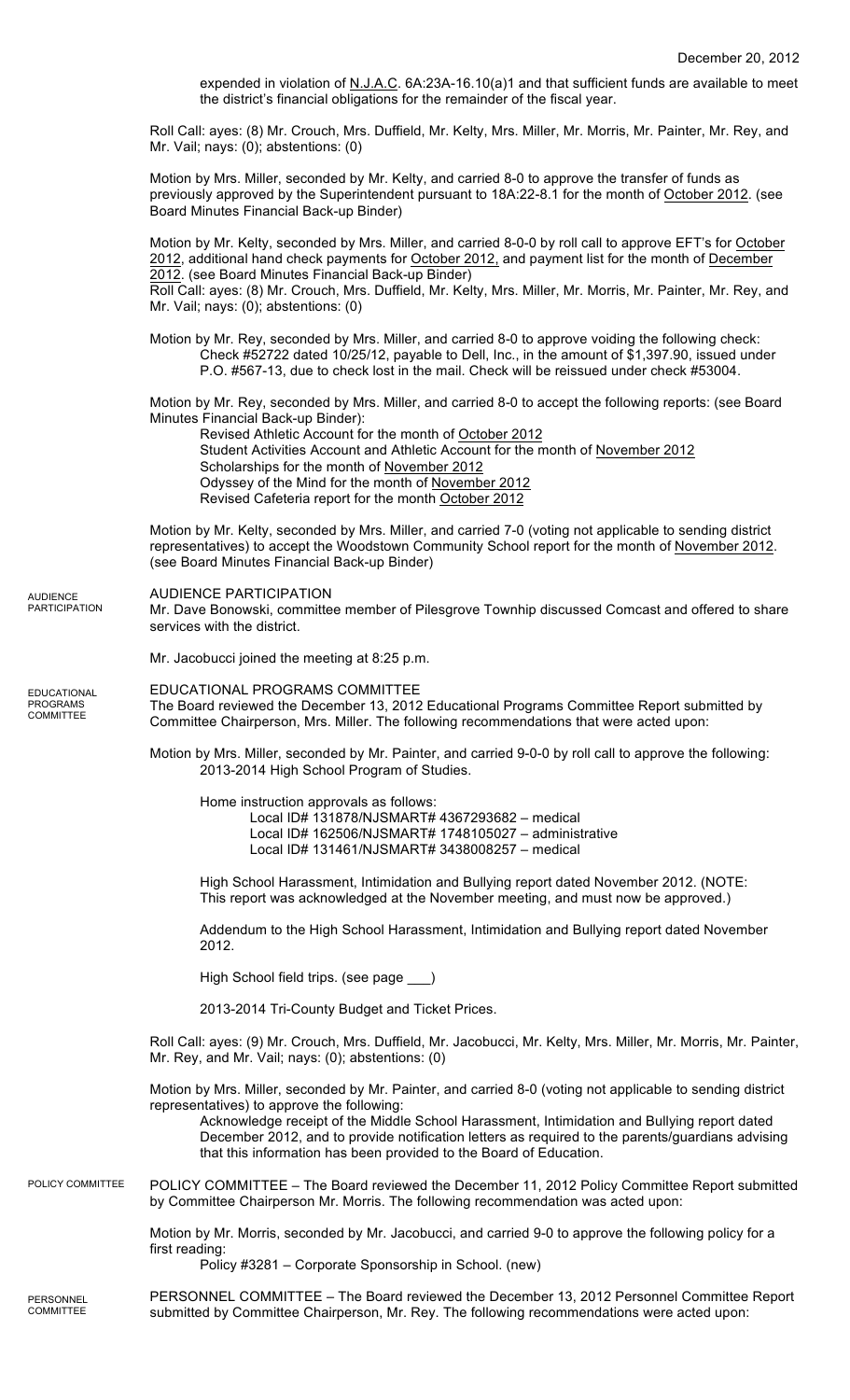Motion by Mr. Rey, seconded by Mr. Kelty, and carried 9-0-0 by roll call to approve the following: Retirement of Marjorie Hetzer, High/Middle School cafeteria worker, effective July 1, 2013, with congratulations and regrets. (see page \_\_\_)

Appointment of ticket taker/seller/scorer/timer for the 2012-2013 school year. (see page

Rescind appointment of Deborah Sottile as Head Winter Cheerleading Advisor for the 2012-2013 school year due to lack of student interest. Ms. Sottile was appointed to this position at the May 31, 2012, meeting.

Student teaching assignment request from University of Delaware student James Huchla to be placed with Kahlil Gunther

High School volunteers. (see page \_\_\_)

Professional development requests as follows: (see page Jodi DiStafano to attend Adobe Photoshop Users conference on January 16, 2013, in Atlantic City.

Sara Cobb to attend the CASE Institute "Principles of Agricultural Science – Plant" course on July 8-19, 2013, in Lincoln, Nebraska.

Gilbert Gonzalez to attend the NJASA Techspo conference on January 31-February 1, 2013, in Atlantic City.

Addition of the following to the 2012-2013 district substitute list effective December 21, 2012: Lisa Adkisson-Lott – substitute teacher, substitute instructional assistant, and clerical substitute.

Ghazwan Maqor – substitute teacher.

Edward Menold, Jr. – substitute teacher and substitute instructional assistant.

Rebekah Pratta – substitute teacher and substitute instructional assistant. (NOTE: Ms. Pratta is currently working as a long-term substitute instructional assistant during Ms. Allbritton's leave of absence, and would like to be added to the district substitute list once that assignment has concluded.)

Veronica Soultz – substitute teacher and substitute instructional assistant. Jacob Willard – substitute teacher and substitute instructional assistant. Marcey Tabar – substitute teacher.

Motion by Mr. Rey, seconded by Mrs. Miller, carried 8-0-0 by roll call (voting not applicable to sending district representatives) to approve the following:

Resignation of Cathy Koziel as substitute lunchroom aide effective immediately. (see page \_

Middle School and Shoemaker School volunteers. (see page \_\_\_)

Professional development request for Carol Kenvin to attend "Powerful, Practical Strategies for Reaching 'I Don't Care!' and Underperforming Students to Increase Their School Success" on January 11, 2013, in Cherry Hill.

Compensation of 7th period stipend for Middle School staff member. (see page \_\_\_)

Appointment of Ondrea Sickler as a full-time paraprofessional effective January 2, 2013, through June 30, 2013, at Step 1 (\$18,300.00), prorated.

Roll Call: ayes: (8) Mr. Crouch, Mrs. Duffield, Mr. Jacobucci, Mr. Kelty, Mrs. Miller, Mr. Painter, Mr. Rey, and Mr. Vail; nays: (0); abstentions: (0)

FINANCE/FACILITIES / TRANSPORTATION COMMITTEE

### FINANCE/FACILITIES TRANSPORTATION COMMITTEE

The Board reviewed the December 11, 2012 Finance /Facilities/ Transportation Committee Report submitted by Committee Chairperson, Mrs. Duffield. The following recommendations that were acted upon:

Motion by Mrs. Duffield, seconded by Mr. Jacobucci, and carried 9-0-0 by roll call to approve the following:

Disposal of old office equipment located in the Board office basement. (see page \_\_\_)

Donation of all the equipment currently in the district's possession from Channel One News Network effective December 31, 2012. (see page

Annual Audit for the Fiscal Year ended June 30, 2012 as reviewed and discussed including the Comprehensive Annual Financial Report (CAFR), recommendations, and the Corrective Action Plan. (see page \_\_\_)

Establishment of the "Young Leaders Scholarship Award". (see page \_\_\_)

Fire/Security Drills performed at the High/Middle School for the month of November 2012. (see page \_\_\_)

Contract with Garrison Architects for the High/Middle School roof replacement project. (see page  $\rightarrow$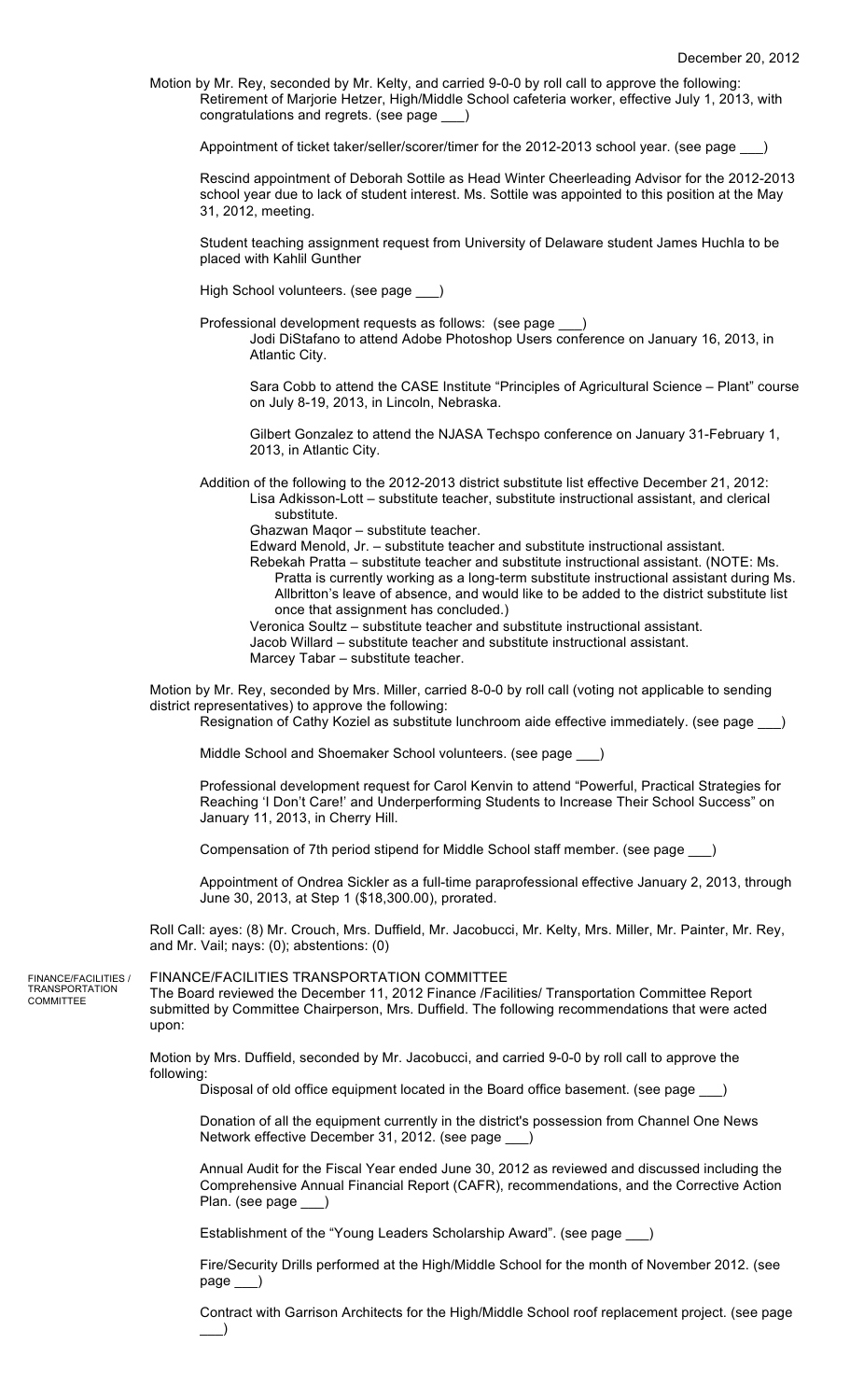Roll Call: ayes: (9) Mr. Crouch, Mrs. Duffield, Mr. Jacobucci, Mr. Kelty, Mrs. Miller, Mr. Morris, Mr. Painter, Mr. Rey, and Mr. Vail; nays: (0); abstentions: (0)

Motion by Mrs. Duffield, seconded by Mr. Jacobucci, and carried 7-0-1 by roll call (voting not applicable to sending district representatives) to approve the following:

Fire/Security Drills performed at the Mary S. Shoemaker School for the month of November 2012. (see page \_\_\_)

Contract with Gloucester County Special Services School District for Route Y1003 to transport one middle school student (NJSMART #5967119974) to the Strang School (Ranch Hope) in Alloway beginning December 12, 2012, at a per diem of \$119.00 with mileage increase/decrease of \$1.50. (Note: The district will be reimbursed the route cost from the State of New Jersey as this student is a ward of the State).

Roll Call: ayes: (7) Mr. Crouch, Mrs. Duffield, Mr. Jacobucci, Mr. Kelty, Mrs. Miller, Mr. Morris, Mr. Painter, and Mr. Rey; nays: (0); abstentions: (1) Mr. Vail only abstained to the contract with Gloucester County Special Services School District.

#### OLD BUSINESS - None OLD BUSINESS

#### NEW BUSINESS NEW BUSINESS

Mr. Vail presented a request from NJSBA requesting that school districts approve the attached resolution pertaining to the fiscal cliff. The Board reviewed the resolution and discussed their request. The following action then took place:

Motion by Mr. Jacobucci, seconded by Mrs. Miller, and carried 6-3-0 to approve the attached resolution. (see page \_\_\_)

Roll Call: ayes: (6) Mrs. Duffield, Mr. Jacobucci, Mrs. Miller, Mr. Morris, Mr. Painter, and Mr. Vail; nays: (3) Mr. Crouch, Mr. Kelty, and Mr. Rey; abstentions: (0)

#### OTHER REPORTS OTHER REPORTS

The following verbal reports were given:

ADMINISTRATIVE REPORTS

- President Mr. Chapman Vail reported on the following:
	- Commended the Building Principals and their staff for their efforts in safety.
	- All Board of Education email correspondence will now be conducted through the Board members woodstown.org email accounts. Forwarding the woodstown.org emails to Board member personal email accounts is no longer permitted.
		- Committee survey sheets are to be returned by January  $3<sup>rd</sup>$ .
- Mr. Vail stated that it has been an honor and a privilege to lead the Board during the past year.

# Superintendent - Mr. Coleman reported the following:

- Security was discussed in depth in his Superintendent Report to the Board.
- Hopes funding will be coming for security personnel.

Business Administrator - Mr. Rizzo reported on the following:

- Alaimo Engineers backed out of proposal on Monday. Mr. Rizzo is seeking additional quotes in order to move forward. Recommendation to be presented at the January reorganization meeting.
- Roof project Areas were identified for the re-roofing project.
- Spiezle has designed a security enclosure for the south side of the high school building and will implement in September. Until then we will install a temporary wall/gate over the Christmas break.

| <b>ADMINISTRATIVE</b><br><b>REPORTS</b>   | ADMINISTRATIVE REPORTS<br>The Administrative Reports were attached to Superintendent's Monthly Report and delivered under<br>separate cover.                                                                                                                                                                                                                                                                                                                         |
|-------------------------------------------|----------------------------------------------------------------------------------------------------------------------------------------------------------------------------------------------------------------------------------------------------------------------------------------------------------------------------------------------------------------------------------------------------------------------------------------------------------------------|
| <b>SENDING DISTRICT</b><br><b>REPORTS</b> | SENDING DISTRICT REPORTS<br>Mr. Morris – Alloway Rep., reported that Alloway's reorganization is January $3rd$ .<br>Mrs. Merriel – Upper Pittsgrove Rep., was not present.                                                                                                                                                                                                                                                                                           |
| <b>SACC REPORT</b>                        | SCHOOL AGE CHILD CARE (SACC) REPORT – Nothing to report.                                                                                                                                                                                                                                                                                                                                                                                                             |
| <b>DELEGATE REPORT</b>                    | <b>DELEGATE REPORT</b><br>Mrs. Miller had nothing to report.                                                                                                                                                                                                                                                                                                                                                                                                         |
| <b>FUTURE MEETINGS</b>                    | <b>FUTURE MEETINGS</b><br>January 3, 2013 - Annual Reorganization Meeting, 6:00 p.m. MSS Library<br>January 15, 2013 – Policy Committee, 5:30 p.m., district office<br>January 15, 2013 – Finance/Facilities Committee, 6:30 p.m., district office<br>January 17, 2013 – Personnel Committee, 5:30 p.m., district office<br>January 17, 2013 – Ed Programs Committee, 6:30 p.m., district office<br>January 24, 2013 – Regular Board Meeting, 7:00 p.m., MSS Library |
| <b>FOR YOUR</b><br><b>INFORMATION</b>     | FOR YOUR INFORMATION<br><b>Enrollment Reports</b><br><b>Suspension Reports</b>                                                                                                                                                                                                                                                                                                                                                                                       |